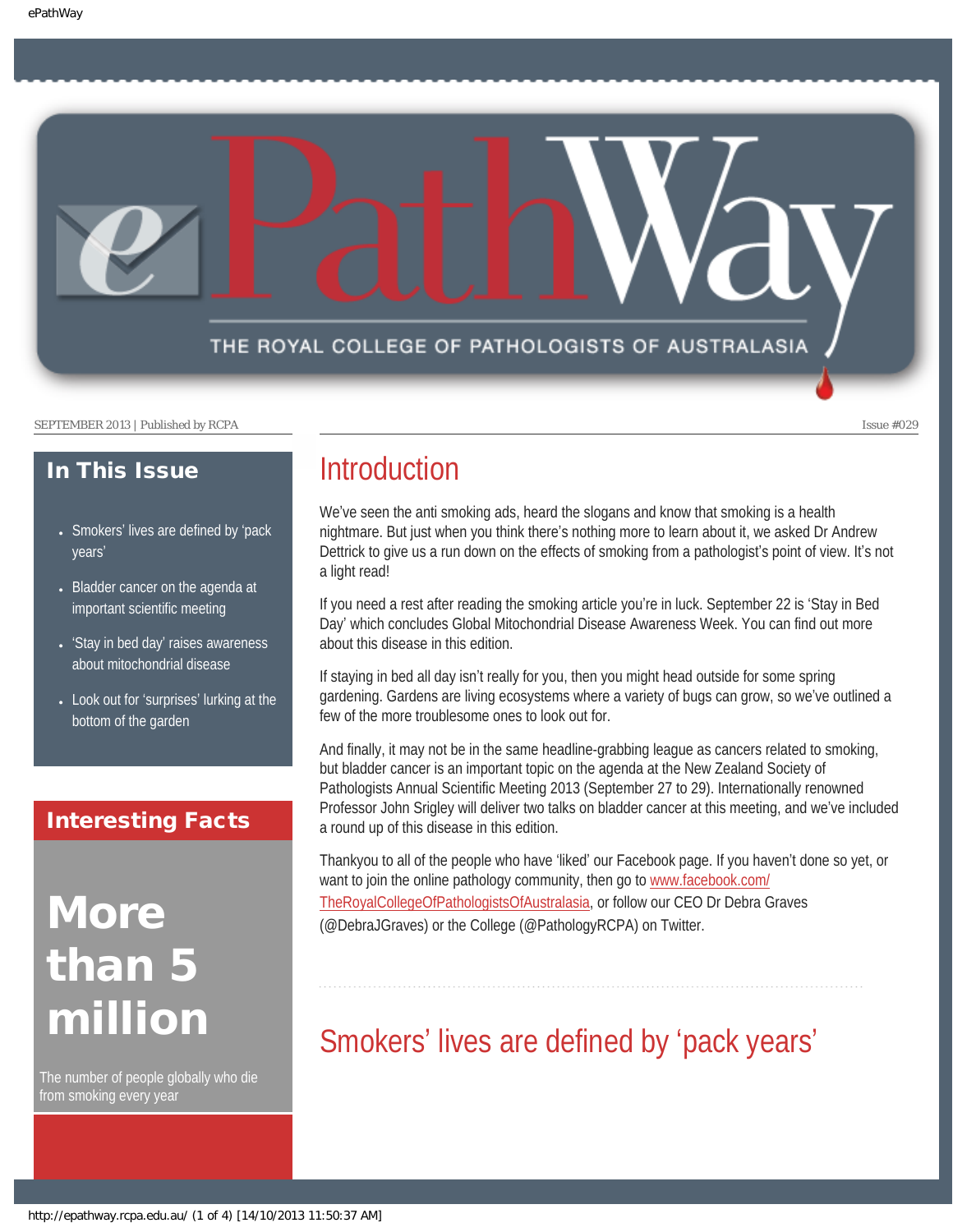# **More** than 600,000

The number of people globally who are non-smokers and who die from being exposed to second-hand smoke every year

# 100 million

The number of deaths from tobacco use in the 20th century. If current trends continue, it may cause one billion deaths in the 21st century

# <span id="page-1-0"></span>16

The percentage of people in the world protected by comprehensive national smoke free laws

*Source: World Health Organization*

### Important Message



<span id="page-1-1"></span>has an important message for you. [Click to](http://epathway.rcpa.edu.au/notice.html) [see the message!](http://epathway.rcpa.edu.au/notice.html)



You've probably seen those grisly pictures on cigarette packets where gangrenous feet, cancerous tongues, diseased lungs and other images of the consequences of smoking are depicted in full horrific detail. If you find those images difficult to look at for more than few moments, then spare a thought for pathologists. They are the doctors who examine and diagnose many of the effects of smoking - including almost every cancer case.

[read more »](#page-4-0)

## Bladder cancer on the agenda at important scientific meeting

Bladder cancer doesn't hit the headlines much, even though it's the fifth most common cancer in men. It is however on the agenda at this month's New Zealand Society of Pathologists Annual Scientific Meeting<sup>[1]</sup> (NZ ASM 2013) where Professor John Srigley, urological pathologist from McMaster University in Canada, will share his expertise with his Australasian colleagues. It is therefore a good time to have a general look at bladder cancer.



[read more »](#page-6-0)

'Stay in bed day' raises awareness about mitochondrial disease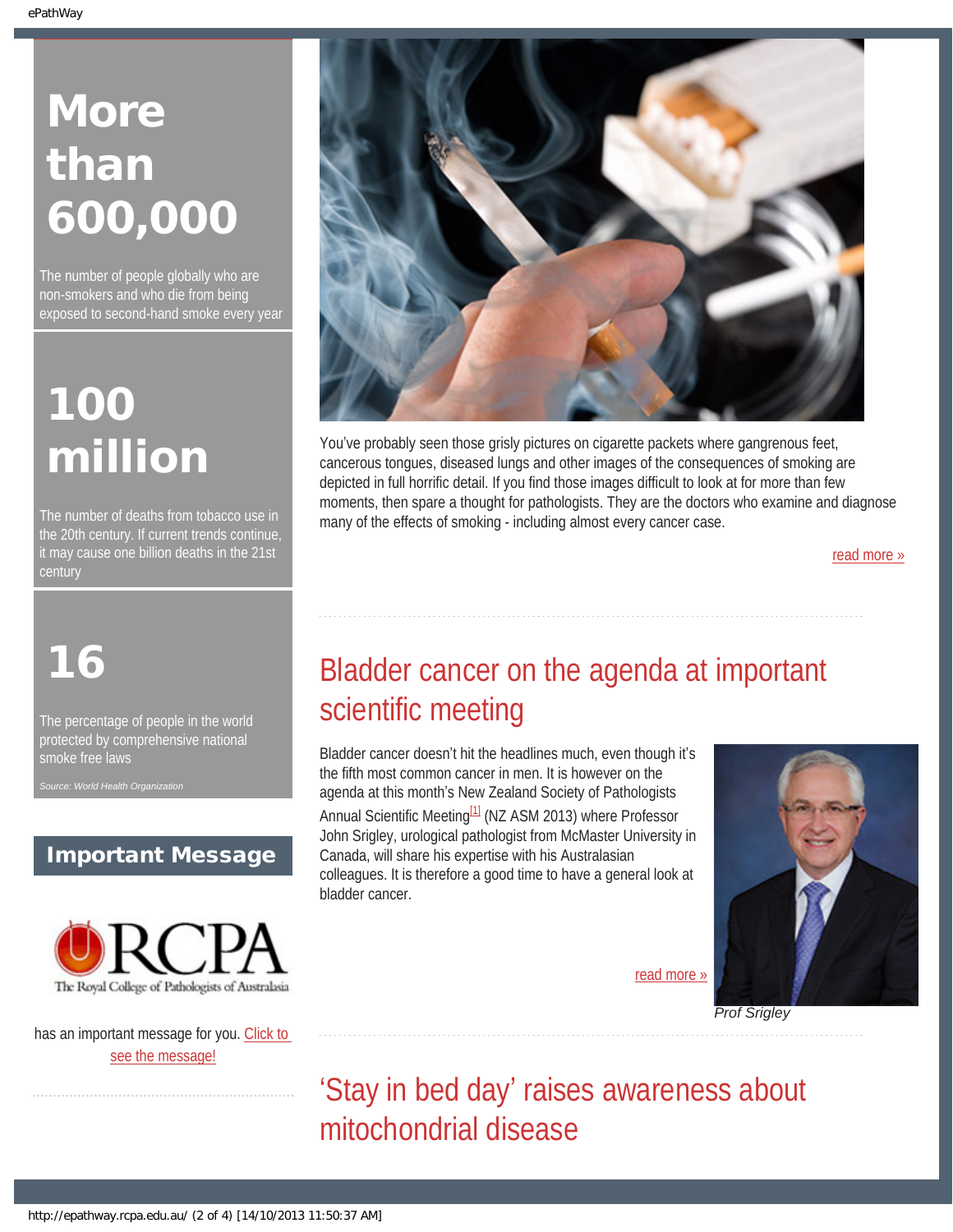### Suggest to a friend

Know someone who might be interested in this website? Why not [suggest the website](mailto:?Subject=I%20think%20you%20should%20read%20this%20Newsletter=
http://epathway.rcpa.edu.au/index.html) to them.

### Previous Editions

Did you miss something from last month? You can view our [previous editions](#page-8-0) at any time.

### Subscribe Now!

Subscription is easy! Simply fill in our [subscription form](http://epathway.rcpa.edu.au/subscription.html).

For some a 'stay in bed day' is a luxury. For those with mitochondrial disease it can be a sad fact of life. Mito, as it's commonly known, is a debilitating and incurable genetic disorder that robs the body's cells of energy. Sufferers often stay in bed for most of the day to harness enough energy to perform the most basic tasks. Mitochondrial disease is also notoriously difficult to diagnose.



### Links

<span id="page-2-0"></span>[RCPA Manual](http://rcpamanual.edu.au/)

[LabTest Online](http://www.labtestsonline.org.au/)

## Look out for 'surprises' lurking at the bottom of the garden

[read more »](#page-10-0)

If the crowds flocking to nurseries to buy seedlings and plants are any indication, a lot of people are spending time tending their garden. While there are numerous health benefits associated with gardening, Dr Robert Norton, microbiologist and Director of Pathology at Townsville Hospital, says there are some soil and garden infections to look out for.



#### [read more »](#page-12-0)

#### Copyright © 2013 The Royal College of Pathologists of Australasia

RCPA - Durham Hall - 207 Albion St Surry Hills NSW 2010 AUSTRALIA | (+61) 2 8356 5858 | [www.rcpa.edu.au](http://www.rcpa.edu.au/)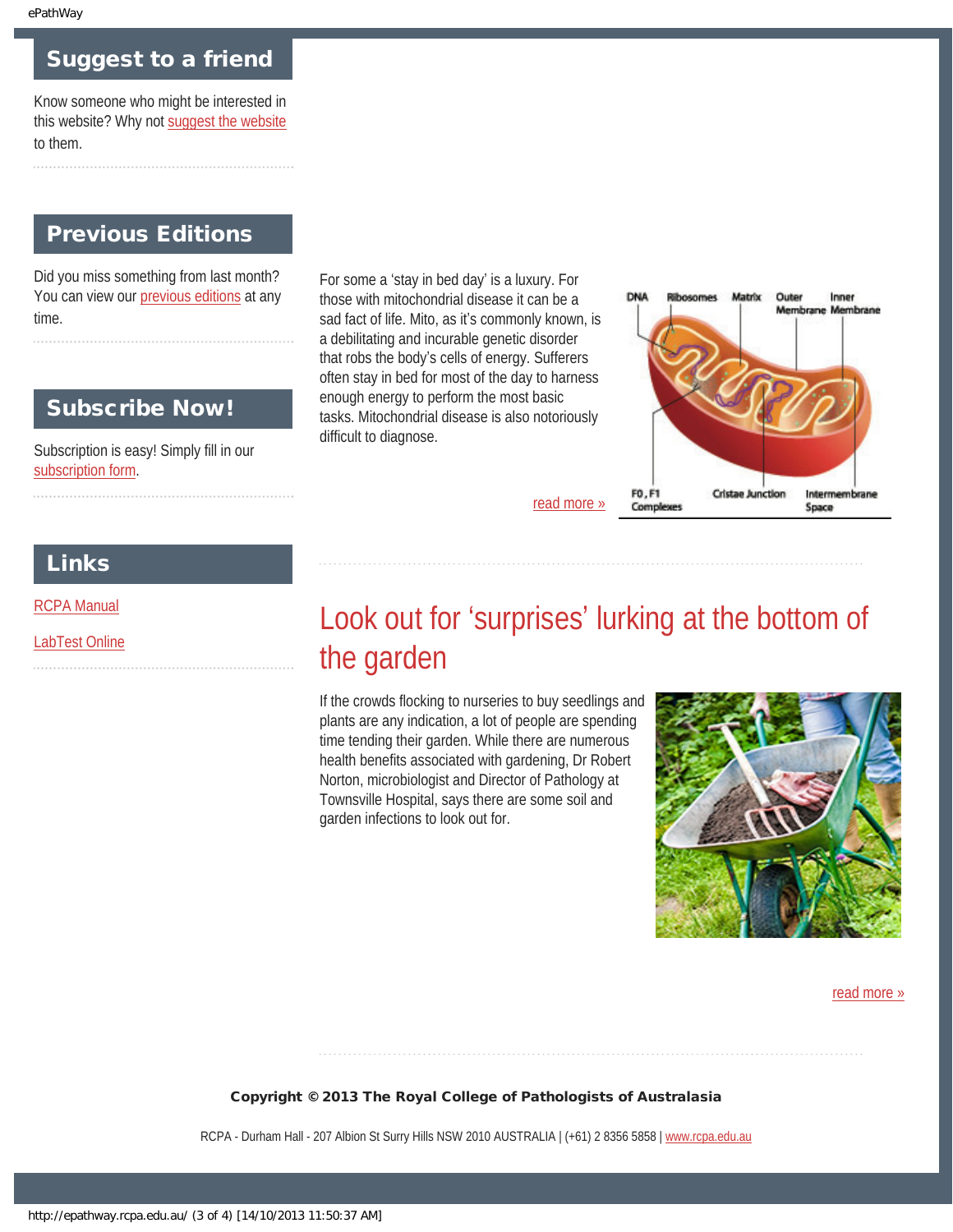[Privacy Policy](http://www.rcpa.edu.au/Privacy.htm) | [Legal](http://www.rcpa.edu.au/Legal.htm) | Disclaimer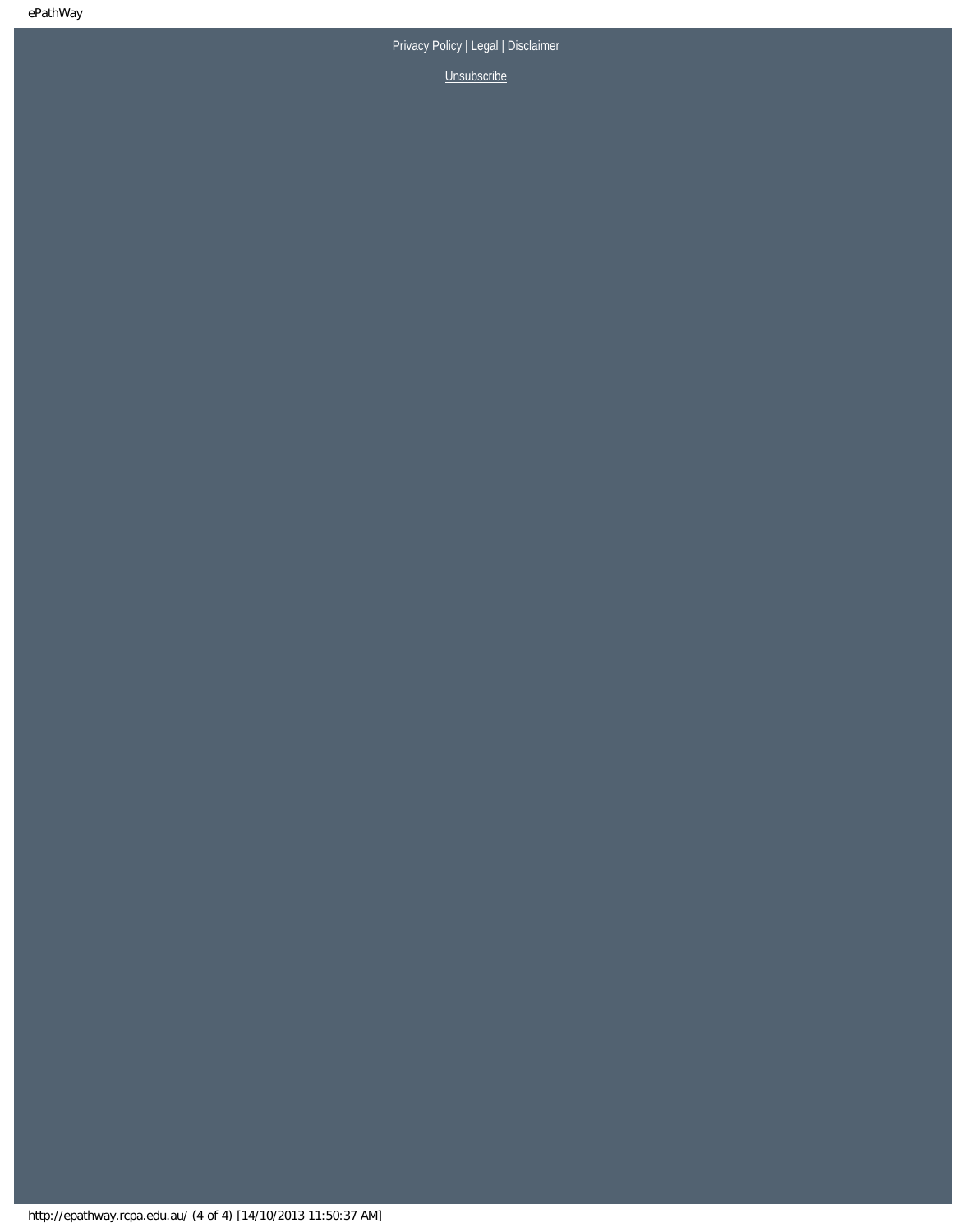<span id="page-4-0"></span>

SEPTEMBER 2013 | Published by RCPA **Issue #029** 

## Smokers' lives are defined by 'pack years'



You've probably seen those grisly pictures on cigarette packets where gangrenous feet, cancerous tongues, diseased lungs and other images of the consequences of smoking are depicted in full horrific detail. If you find those images difficult to look at for more than few moments, then spare a thought for pathologists. They are the doctors who examine and diagnose many of the effects of smoking - including almost every cancer case.

"We see the smoke or black tar, which is a carbon pigment, on the lungs of smokers," explains Dr Andrew Dettrick, anatomical pathologist and A/Director of Pathology Queensland at The Prince Charles Hospital. "Normal lungs are pink, but smokers' lungs really are black."

He says the lungs' alveolar walls, where oxygen exchange takes place when you breathe, also start to disappear in smokers, and the cellular makeup of the tissue lining the lungs changes.

"The most common type of lung cancer in smokers is squamous cell carcinoma. This is interesting because there are no squamous cells in healthy lung tissue which means smoking causes quite a significant change at a cellular level."

Dr Dettrick also stresses that smoking causes more than just lung cancer. He says it affects your whole body including the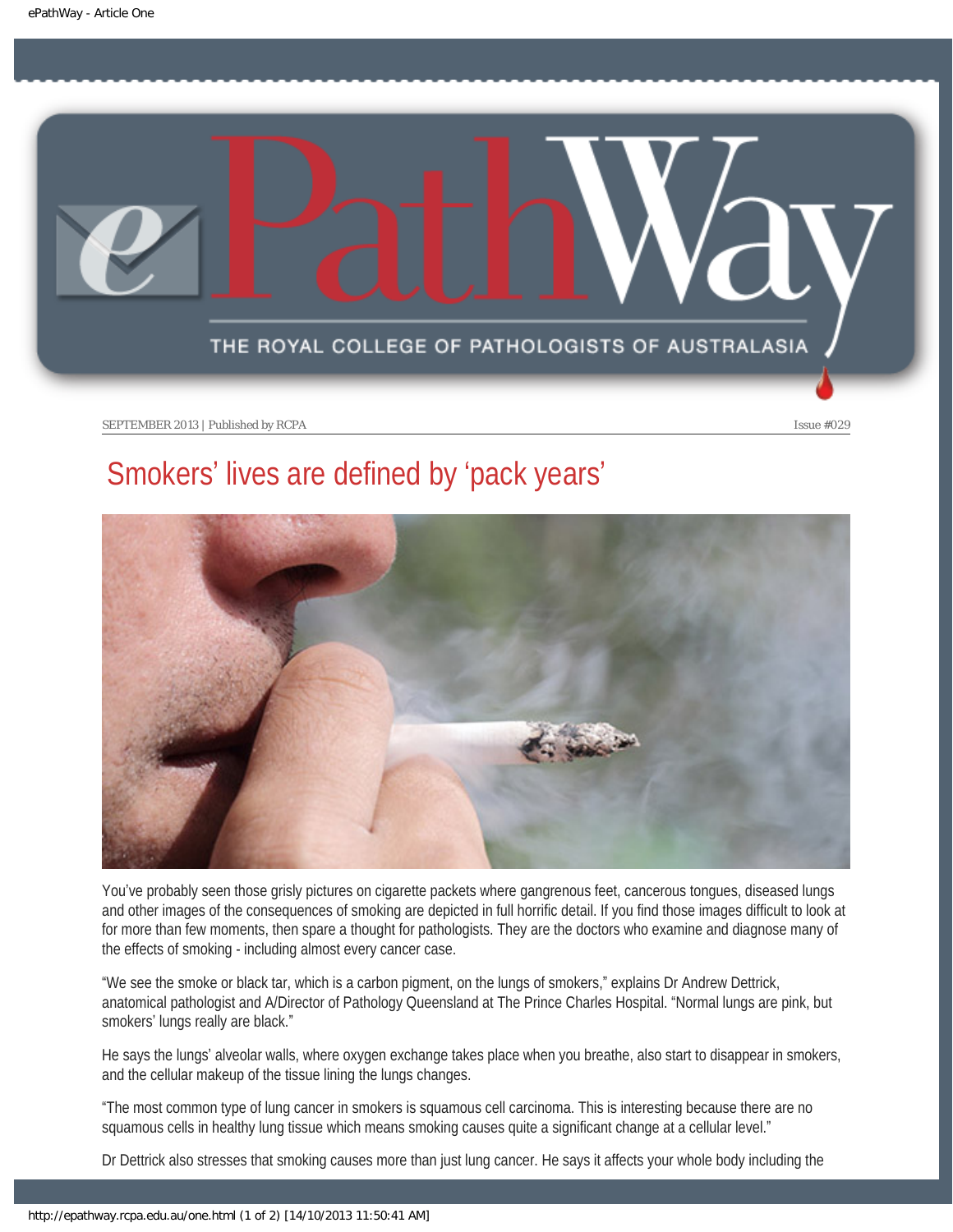mouth, larynx (voice box), pancreas, kidneys and heart – the list goes on. The extent of damage to the body from smoking is also related to 'dose and duration'.

"Every cigarette smoked really is doing you damage," he says. "It's a linear function in terms of the more you smoke, the more your risk of disease goes up."

Dr Dettrick says pathologists measure the dose and duration of a person's smoking habit in 'pack years'. For example, 20 cigarettes smoked every day for one year is called 'one pack year', while 40 cigarettes smoked every day for one year is 'two pack years', and so on.

"I have seen a person who had 213 pack years which was simply amazing. He couldn't have done anything all day except smoke cigarettes!"

'Pack years' date back to the 1950s when cigarettes came in packs of 20. Even though they now come in different pack sizes, smoking is still defined in this way.

"Other unfortunate facts for smokers are that lung cancer related to smoking has an overall five-year survival rate of about 15 percent, and three quarters of lung cancers have already spread beyond the lungs at diagnosis," explains Dr Dettrick. "Pathologists are critical in this process because we make the diagnosis and are then involved in planning the treatment based on the type and stage of the cancer."

The health risks start to decrease when a person gives up smoking, but Dr Dettrick says it takes about 10 years for them to significantly decline and even then they never really go away. If the graphic pictures on cigarette packets are anything to go by, then it would be hard to breathe easy if your life was, or still is, defined by 'pack years'.

[« Back to Home Page](http://epathway.rcpa.edu.au/index.html)

#### Copyright © 2013 The Royal College of Pathologists of Australasia

RCPA - Durham Hall - 207 Albion St Surry Hills NSW 2010 AUSTRALIA | (+61) 2 8356 5858 | [www.rcpa.edu.au](http://www.rcpa.edu.au/)

[Privacy Policy](http://www.rcpa.edu.au/Privacy.htm) | [Legal](http://www.rcpa.edu.au/Legal.htm) | Disclaimer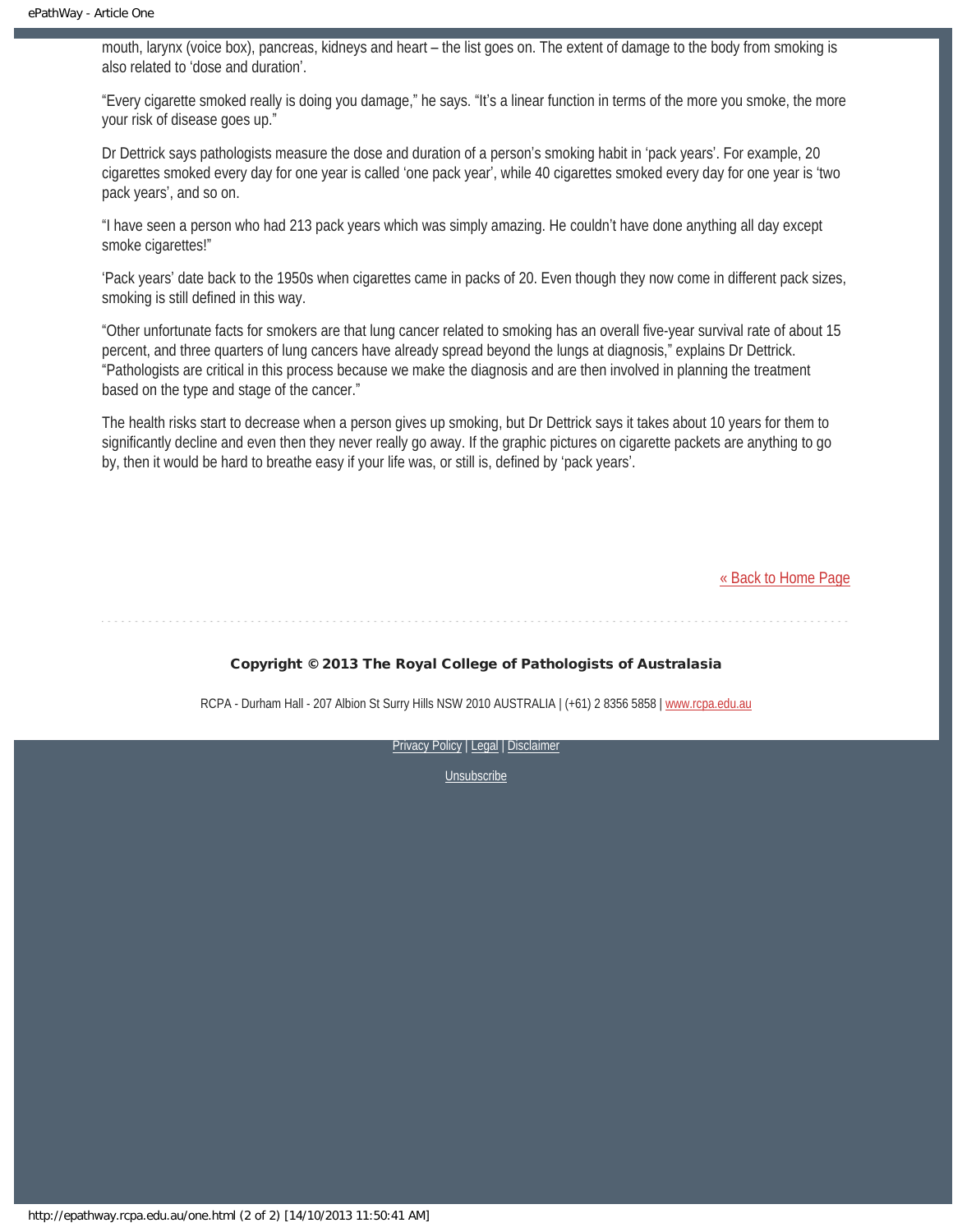<span id="page-6-0"></span>

SEPTEMBER 2013 | Published by RCPA **Issue #029** Issue #029

## Bladder cancer on the agenda at important scientific meeting



Bladder cancer doesn't hit the headlines much, even though it's the fifth most common cancer in men. It is however on the agenda at this month's New Zealand Society of Pathologists Annual Scientific Meeting<sup>[1]</sup> (NZ ASM 2013) where Professor John Srigley, urological pathologist from McMaster University in Canada, will share his expertise with his Australasian colleagues. It is therefore a good time to have a general look at bladder cancer.

<span id="page-6-1"></span>

Professor Brett Delahunt, Professor of Pathology and Molecular Medicine at the Wellington School of Medicine and Health Sciences (University of Otago) and Adjunct Professor of Biological Sciences at Victoria University (Wellington), says the most common symptom of bladder cancer is painless haematuria (blood in the urine).

"Haematuria can be associated with a number of conditions such as cystitis (bladder infection), but it is also a sign of bladder cancer. If people notice they have haematuria they should have it investigated by their doctor."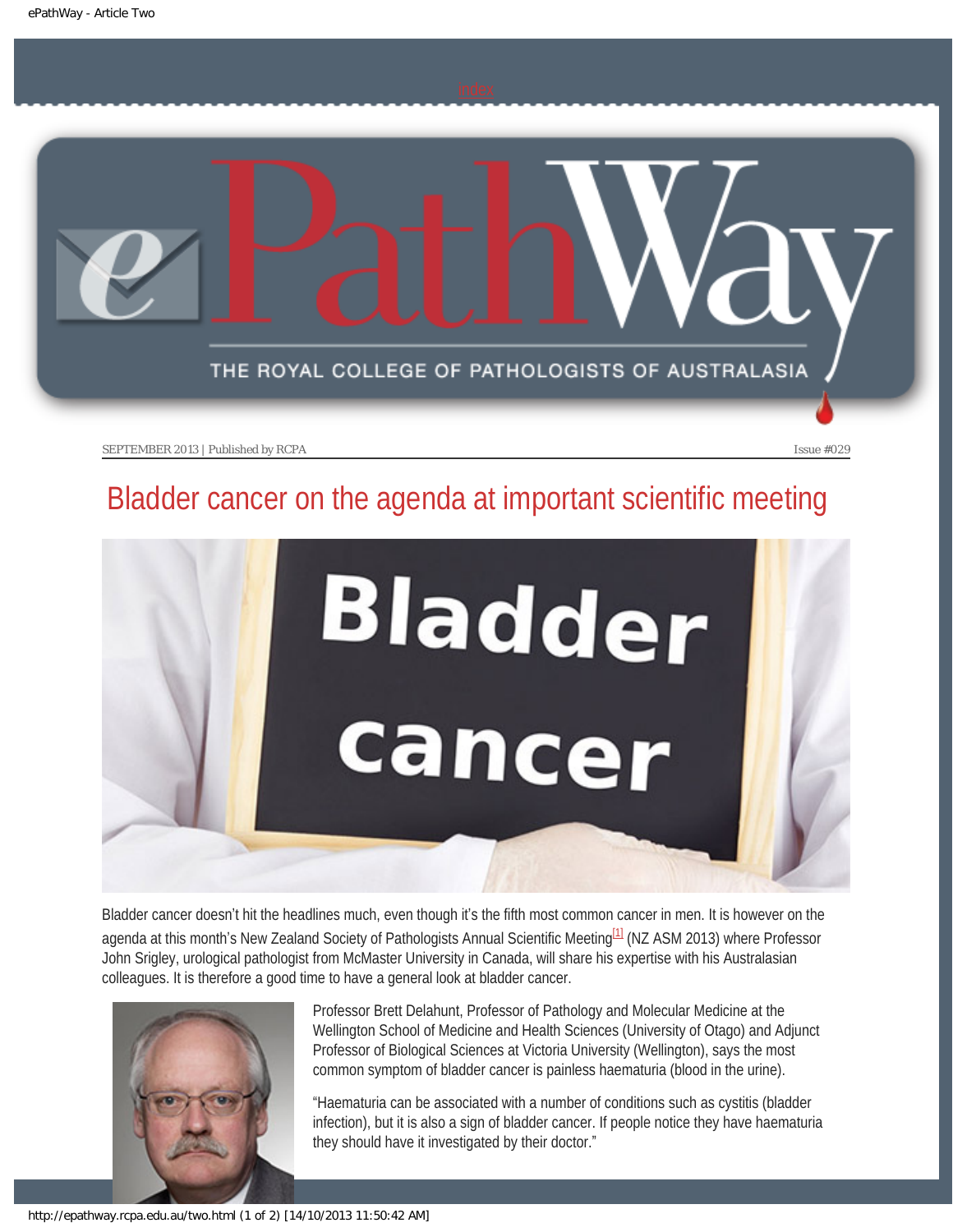

*Prof Delahunt*

Over 90% of bladder cancers originate in the cells of the bladder's innermost lining called the urothelium. These are called urothelial carcinomas or transitional cell carcinomas. Because these cells line the bladder they come into contact with waste products in the urine that can cause cancer such as chemicals found in cigarette smoke.

"Cigarette smoking is a significant risk factor for bladder cancer," says Prof Delahunt. "Another is exposure to dyes in the plastics industry. People who work in this industry

undergo routine screening for bladder cancer."

While bladder cancers start in the urothelium, it is important to know at diagnosis if the cancer has also spread into the muscle layer of the bladder or beyond.

"Pathologists examine bladder tissue biopsies and report on the type, stage and grade of the cancer including whether it has spread into the muscle," says Prof Delahunt. "This information is important because the treatments for muscle invasive versus non muscle invasive bladder cancers are quite different."

Prof Delahunt says the ideals of treatment include maintaining bladder function for as long as possible, and to try to avoid removing part or all of the bladder (cystectomy).

"If the cancer has invaded the muscle layer then the treatment often involves a cystectomy," he says. "It's also important to know that some types of superficial non-invasive bladder cancers can recur so regular medical checks are important."

Diagnosis, staging and grading of bladder cancer is clearly vital in terms of prognosis and treatment. It is also important to understand the different types of bladder cancers - including rare types - which can occur. Prof Srigley will present information on these subjects to his colleagues at the NZ ASM 2013, but it is the general population who ultimately benefits from these events in terms of an informed and up-to-date pathology profession.

<span id="page-7-0"></span>[\[1\]](#page-6-1) <http://www.rcpa.edu.au/Continuing/NZASM2013.htm>

[« Back to Home Page](http://epathway.rcpa.edu.au/index.html)

#### Copyright © 2013 The Royal College of Pathologists of Australasia

RCPA - Durham Hall - 207 Albion St Surry Hills NSW 2010 AUSTRALIA | (+61) 2 8356 5858 | [www.rcpa.edu.au](http://www.rcpa.edu.au/)

[Privacy Policy](http://www.rcpa.edu.au/Privacy.htm) | [Legal](http://www.rcpa.edu.au/Legal.htm) | Disclaimer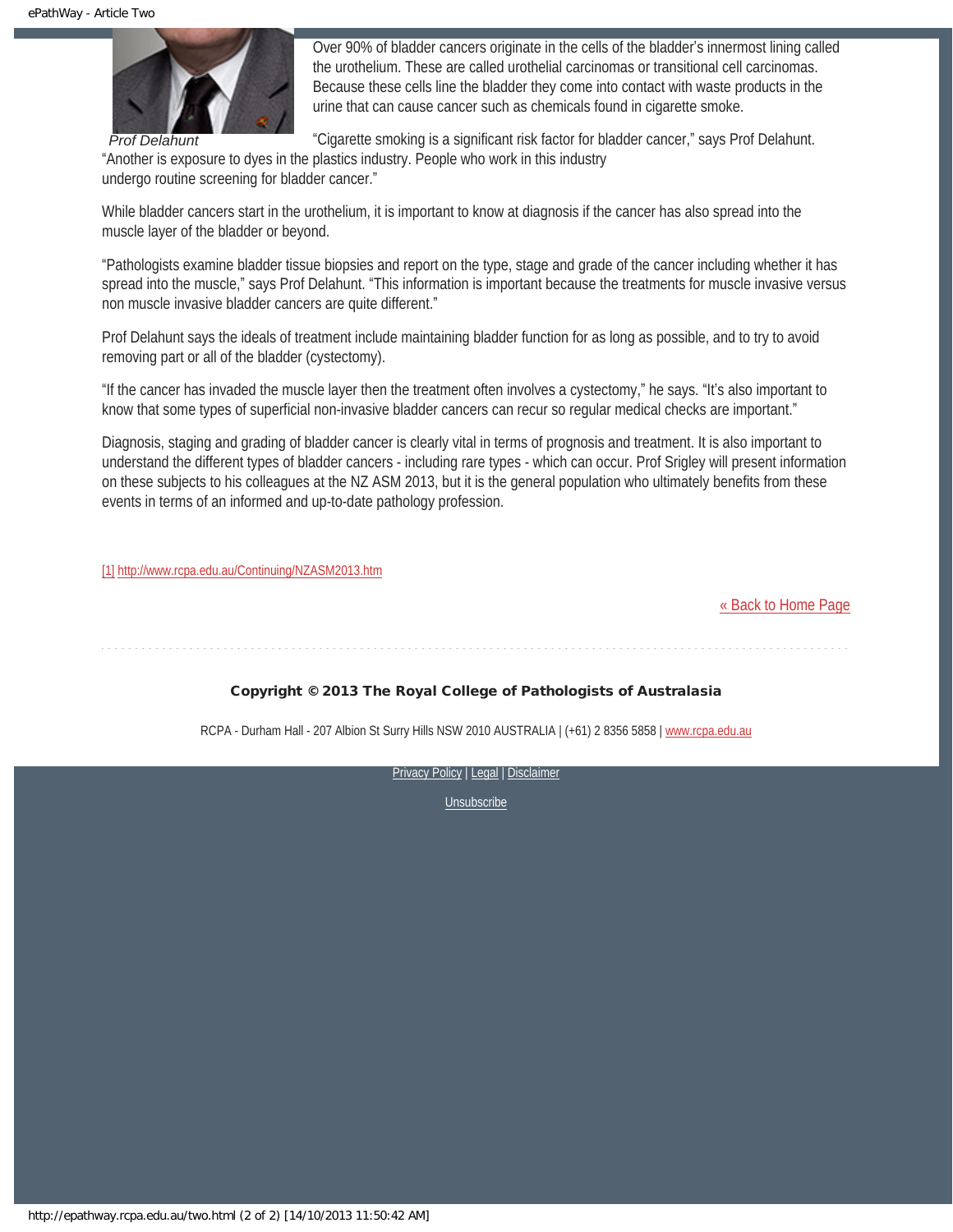<span id="page-8-0"></span>

Published by RCPA

## Previous Editions



ISSUE #028

#### **IN THIS ISSUE**

- RCPA embraces social media to spread the pathology message
- Pathology is the gold standard for cancer diagnosis and the foundation for personalised therapy
- Vaccine is in progress for group A streptococcus

### **Introduction**

There's change in the air and it's not just seasonal. The Royal College of Pathologists of Australasia (RCPA) have a growing presence in cyber-space thanks to their new Facebook and Twitter social media platforms. An article this month explains how this vision happened and why.

Changes are also happening with cancer diagnosis and reporting which is particularly notable since today is Daffodil Day. Pathologists from the RCPA helped initiate changes to the way cancer is reported and their project is now global. Our article outlines how this happened, and looks at other transformations in the cancer-pathology journey including a name change!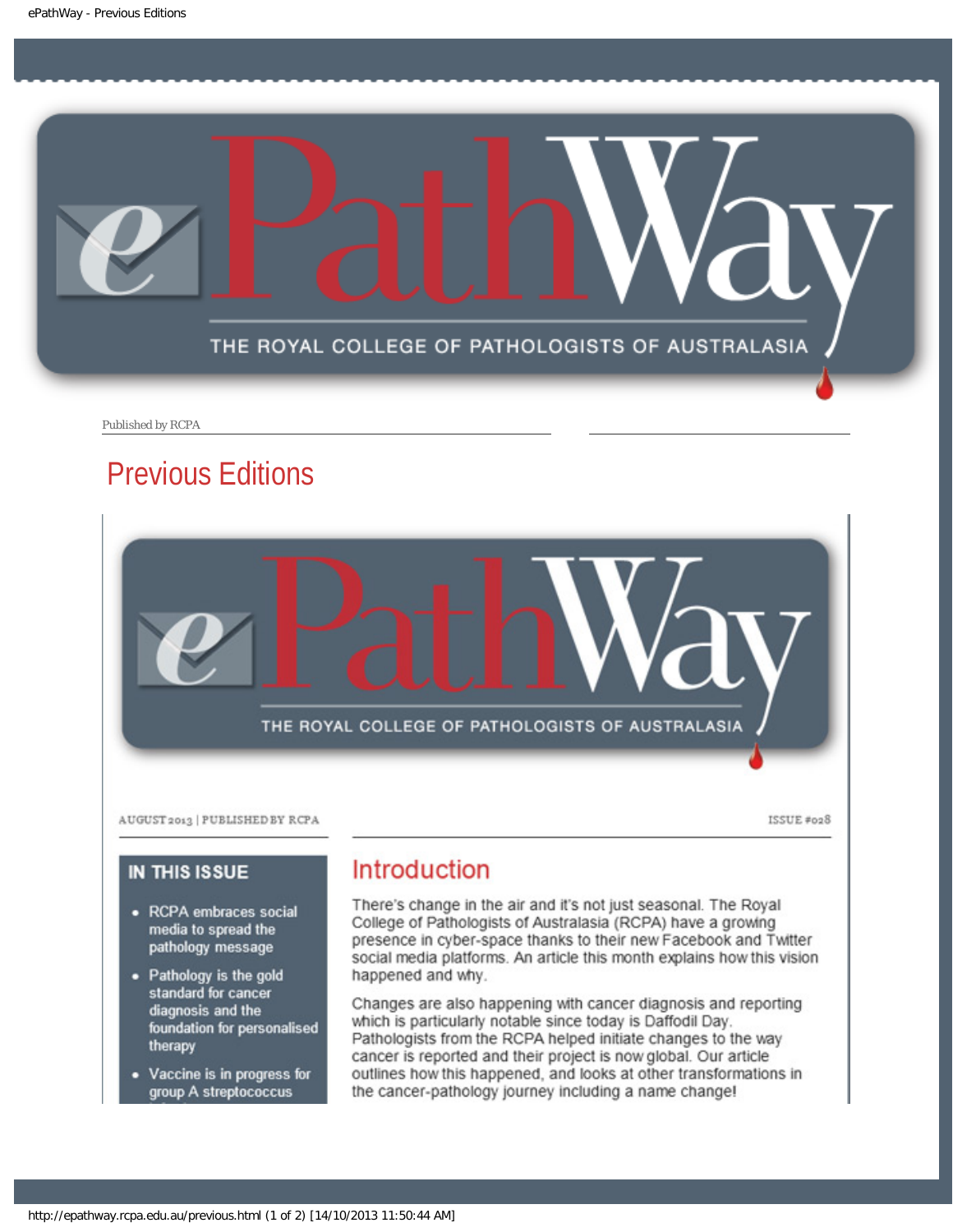| 2013                | 2012                             | 2011                 |
|---------------------|----------------------------------|----------------------|
| 028 - August 2013   | 021 - December 2012              | 009 - November 2011  |
| 027 - July 2013     | 020 - November 2012              | 008 - October 2011   |
| 026 - June 2013     | 019 - October 2012               | 007 - September 2011 |
| 025 - May 2013      | 018 - September 2012             | 006 - August 2011    |
| 024 - April 2013    | 017 - August 2012                | 005 - July 2011      |
| 023 - March 2013    | 016 - July 2012                  | 004 - June 2011      |
| 022 - February 2013 | 015 - June 2012                  | 003 - May 2011       |
|                     | 014 - May 2012                   | 002 - April 2011     |
|                     | 013 - April 2012                 | 001 - March 2011     |
|                     | 012 - March 2012                 |                      |
|                     | 011 - February 2012              |                      |
|                     | 010 - December 2011/January 2012 |                      |

[« Back to Home Page](http://epathway.rcpa.edu.au/index.html)

#### Copyright © 2013 The Royal College of Pathologists of Australasia

RCPA - Durham Hall - 207 Albion St Surry Hills NSW 2010 AUSTRALIA | (+61) 2 8356 5858 | [www.rcpa.edu.au](http://www.rcpa.edu.au/)

[Privacy Policy](http://www.rcpa.edu.au/Privacy.htm) | [Legal](http://www.rcpa.edu.au/Legal.htm) | Disclaimer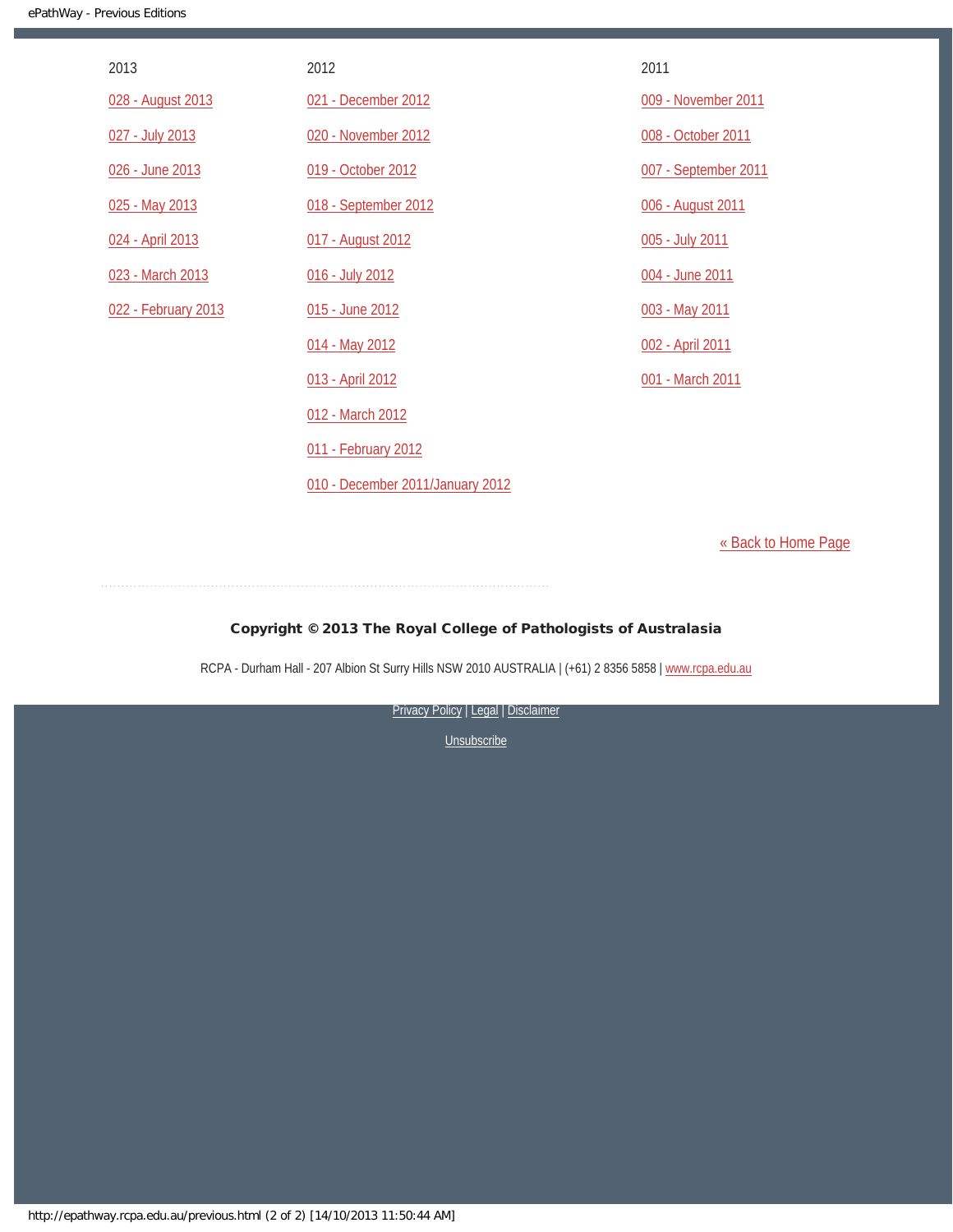<span id="page-10-0"></span>

SEPTEMBER 2013 | Published by RCPA **Issue #029** Issue #029

## 'Stay in bed day' raises awareness about mitochondrial disease



For some a 'stay in bed day' is a luxury. For those with mitochondrial disease it can be a sad fact of life. Mito, as it's commonly known, is a debilitating and incurable genetic disorder that robs the body's cells of energy. Sufferers often stay in bed for most of the day to harness enough energy to perform the most basic tasks. Mitochondrial disease is also notoriously difficult to diagnose.

"There is no blood test specifically for mitochondrial disease but research is active in this area," says Dr Janice Brewer, anatomical pathologist and senior staff specialist at Royal North Shore Hospital.

"Although mitochondrial disease is a genetic disorder, you can't screen for it because the current genetic tests are expensive and time-consuming. Also, a single mitochondrion is made up of about 1,400 genes. The 'right' gene to test must be selected making the chance of a positive genetic test result quite low."

Mitochondria are our cells' 'batteries' providing them with energy to function. They are present in almost every cell in our body (the exception is red blood cells) and can therefore cause problems in a single organ or across many organs. Symptoms are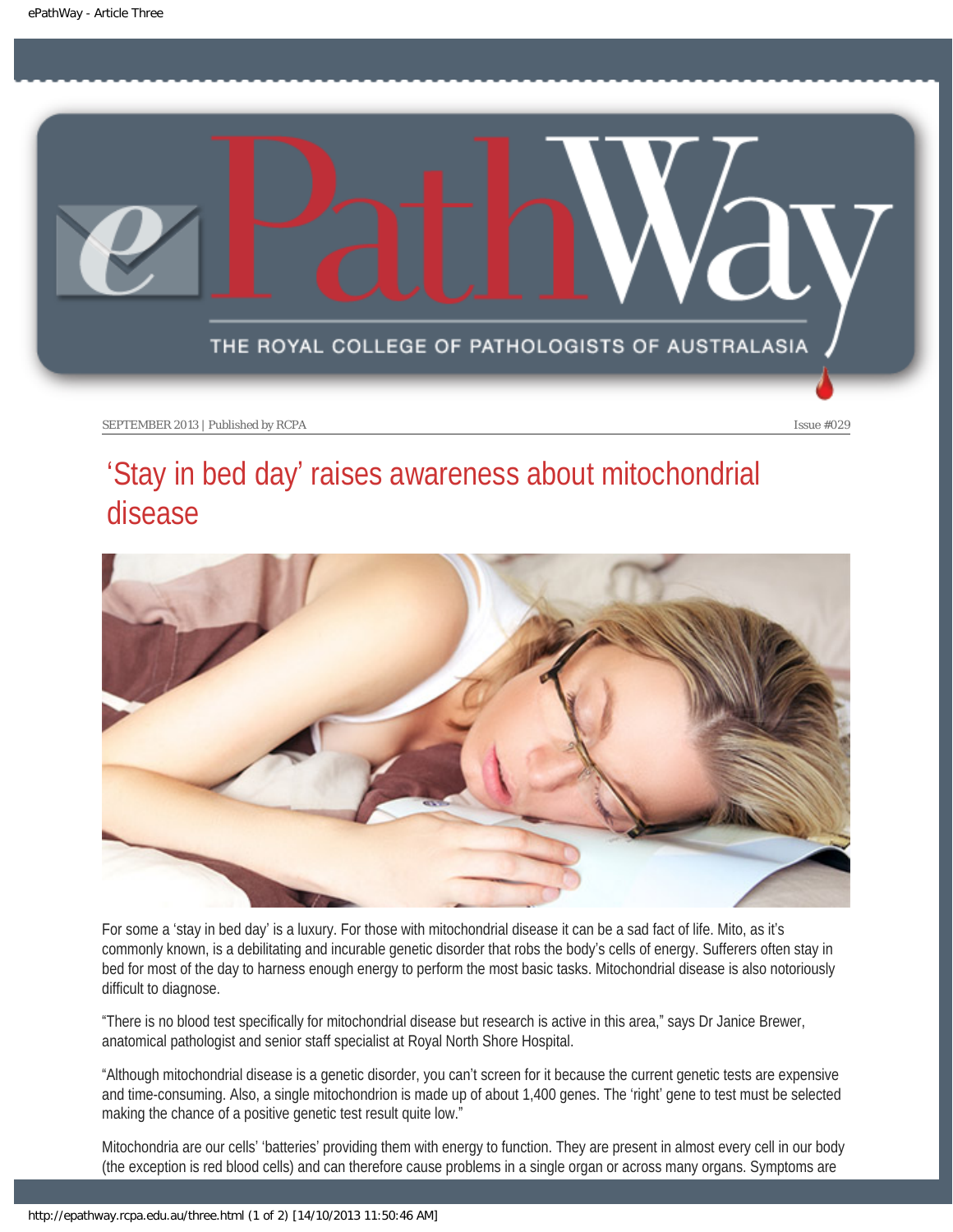very broad and non-specific, but there are a few clues.

"Mitochondrial disease can present with muscle weakness and lethargy which is where anatomical pathologists enter the diagnostic picture," explains Dr Brewer. "If a doctor is suspicious that a person has mitochondrial disease they will often take a biopsy of muscle tissue for us to examine. We look for evidence of muscle disease such as muscle cell degeneration or muscle fibre regeneration where damaged muscle fibres have tried to repair themselves."

Dr Brewer says biopsies for mitochondrial disease must be sent to the laboratory fresh as opposed to preserved in formalin (although some of the tissue is still preserved this way), and frozen almost straight away to preserve the muscle's enzymatic activity. The pathologist then looks for evidence of mitochondrial disease such as 'ragged red' fibres - so called because that is what the damaged muscle fibres look like under a microscope once they are stained.

"Even if the pathologist finds these markers for mitochondrial disease, they may be due to the normal ageing process. On the other hand, the biopsy sample may not contain any damaged fibres. If the initial biopsy results are negative, and there is still a strong suspicion of this disease, then the pathologist will look at the tissue under an electron microscope to view the actual mitochondria."

The pathologist looks for abnormal-looking mitochondria and checks to see if they are increased in number. When defective mitochondria are struggling to provide enough energy, they multiply to try to compensate.

Although there are known markers, Dr Brewer says diagnosing mitochondrial disease can be like trying to find a needle in a haystack. It can affect many organs, display a wide range of symptoms and affect people of any age. There is also no cure.

<span id="page-11-1"></span>To raise the profile of this disease and raise funds for research, a worldwide 'stay in bed day'<sup>[1]</sup> is organised for September 22. Research estimates that mitochondrial mutations are present in at least 1 in 250 people, and at least 1 in 5,000 will develop serious illness. That's a lot of people who may have to stay in bed until a breakthrough with this disease occurs.

<span id="page-11-0"></span>[\[1\]](#page-11-1) For more information on Mitochondrial Disease, including Stay in Bed Day, go to [www.amdf.org.au](http://www.amdf.org.au/)

[« Back to Home Page](http://epathway.rcpa.edu.au/index.html)

#### Copyright © 2013 The Royal College of Pathologists of Australasia

RCPA - Durham Hall - 207 Albion St Surry Hills NSW 2010 AUSTRALIA | (+61) 2 8356 5858 | [www.rcpa.edu.au](http://www.rcpa.edu.au/)

[Privacy Policy](http://www.rcpa.edu.au/Privacy.htm) | [Legal](http://www.rcpa.edu.au/Legal.htm) | Disclaimer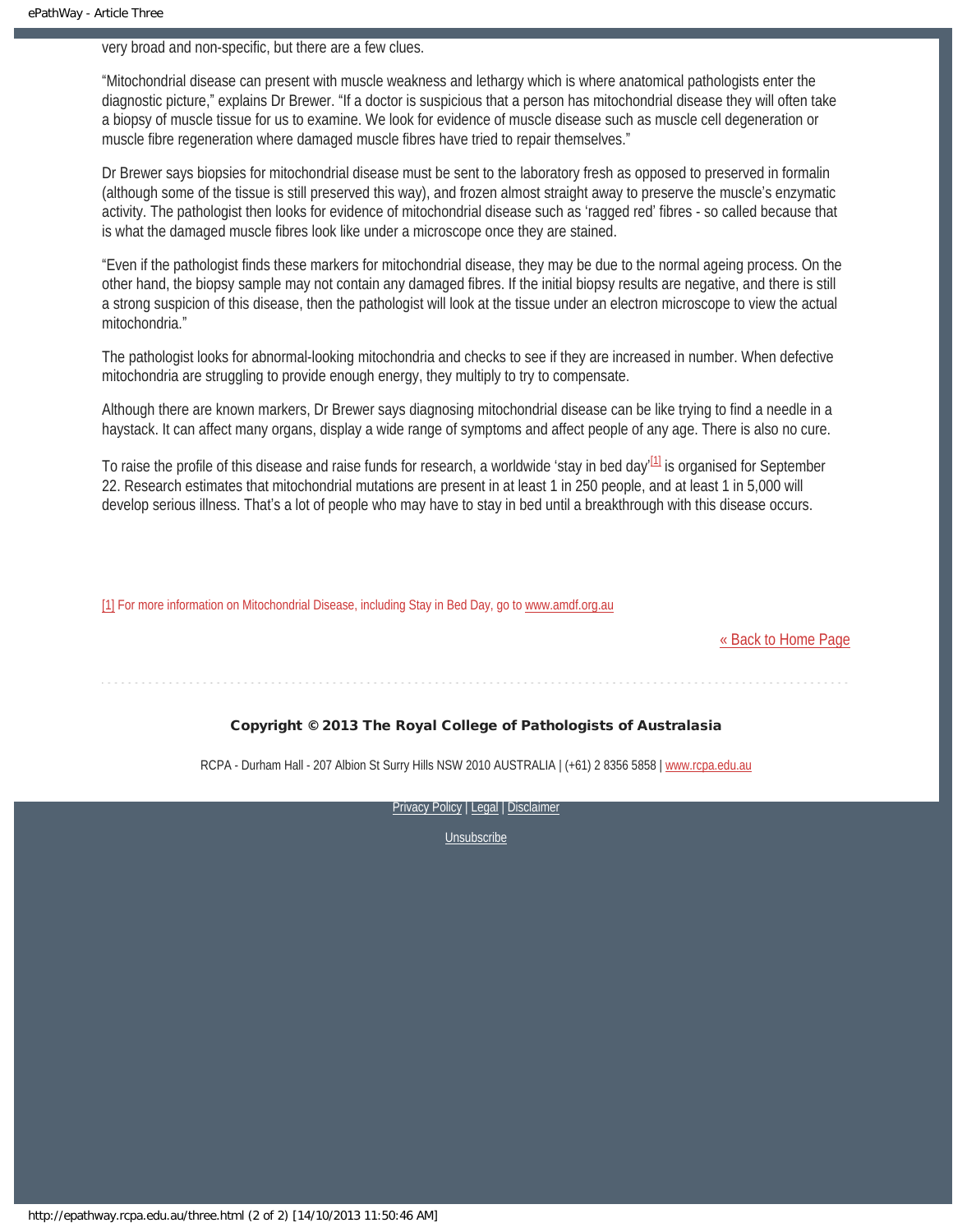<span id="page-12-0"></span>

SEPTEMBER 2013 | Published by RCPA **Issue #029** Issue #029

## Look out for 'surprises' lurking at the bottom of the garden



If the crowds flocking to nurseries to buy seedlings and plants are any indication, a lot of people are spending time tending their garden. While there are numerous health benefits associated with gardening, Dr Robert Norton, microbiologist and Director of Pathology at Townsville Hospital, says there are some soil and garden infections to look out for.

"People in northern Australia (above Mackay) should look out for melioidosis," says Dr Norton. "This bacteria sits in the soil during the dry season and comes to the surface during the wet season. It lives and breeds in surface water and soil, and can be inhaled through dust or droplets of water, or acquired through cuts on the skin."

Melioidosis symptoms depend on the site of the infection, but most commonly start as a chest infection with shortness of breath, productive cough and fever. People most at risk include those with compromised immune systems, diabetes, heavy alcohol intake, kidney disease and lung disease.

Another nasty surprise can be Q Fever. Traditionally associated with cattle and in people who work at abattoirs, Dr Norton says he has seen patients with Q Fever who have had no contact with cattle.

"Q Fever can be present in the droppings of mammals such as wallabies, kangaroos, possums and bandicoots. When these